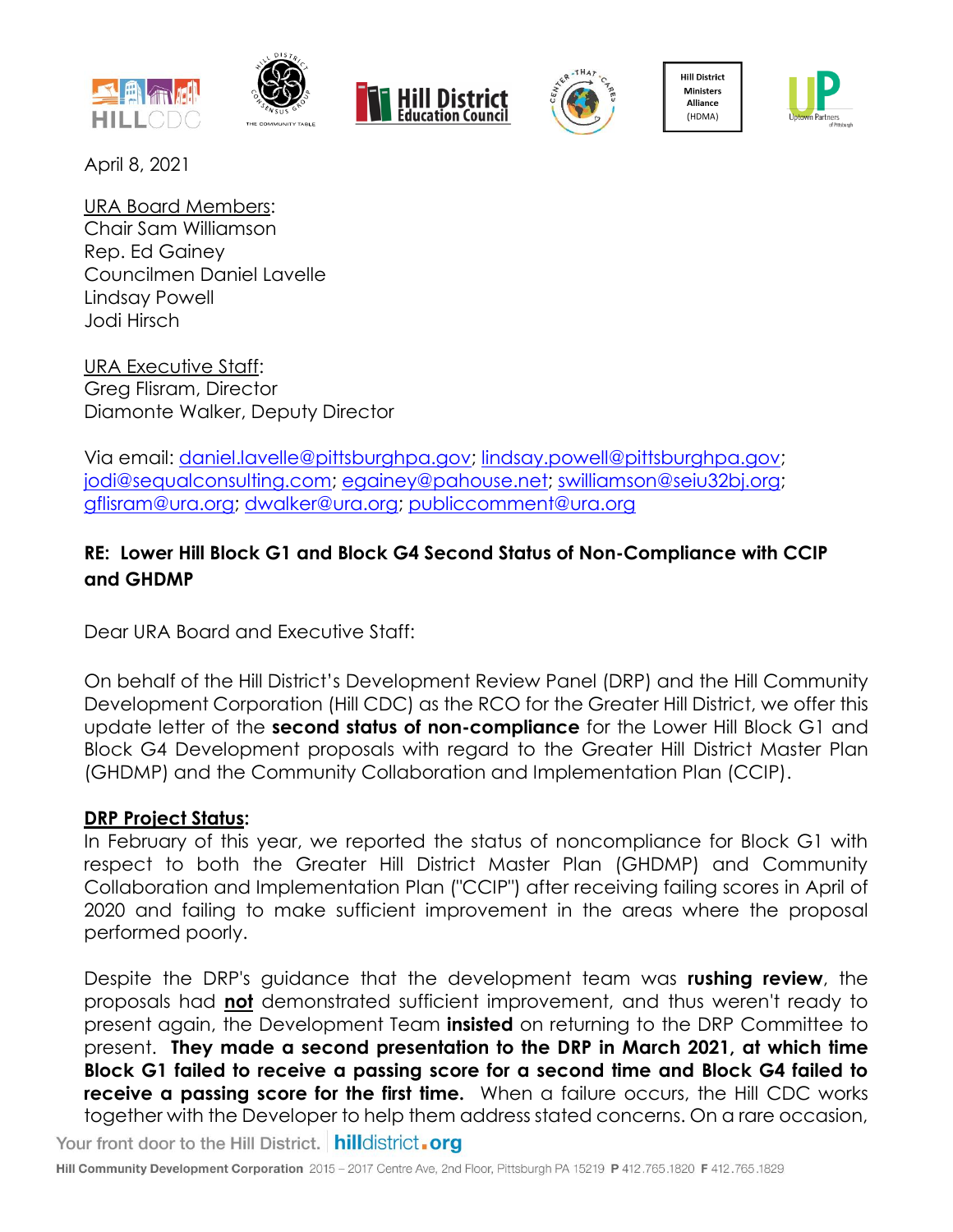a Developer may abandon the process all together and push their project through to regulators. In such cases, the Hill CDC will continue to advocate for the Developer to remedy concerns however needed.The most recent scores are as follows:

Block G1 GHDMP - **56% (E)** CCIP - **47% (F)**

Block G4 GHDMP - **58% (E)** CCIP - **48% (F)**

Specific to the CCIP, out of **66 action items** in the **7 focus areas and Greater Reinvestment Fund Funding Streams** the current proposal is only meeting **5 out of 66** for Block G1 and **7 out of 66** for Block G4. Below is a **breakdown** of the proposal's average score on a scale of 1 to 3 in each of the **CCIP Focus Areas,** as well as the **Greater Hill District Master Plan** for both Block G1 and Block G4.

| <b>DRP CCIP Scorecard Summary</b>                             |                                                                                                 |                                                                                                 |  |  |  |  |  |  |
|---------------------------------------------------------------|-------------------------------------------------------------------------------------------------|-------------------------------------------------------------------------------------------------|--|--|--|--|--|--|
|                                                               | <b>Block G1 Average</b><br>Score                                                                | <b>Block G4 Average</b><br>Score                                                                |  |  |  |  |  |  |
| <b>CCIP Focus Area</b>                                        | 3 - Exceeds community goals<br>2 -Meets community goals<br>1 - Does not meet community<br>goals | 3 - Exceeds community goals<br>2 -Meets community goals<br>1 - Does not meet community<br>goals |  |  |  |  |  |  |
| Minority/Women Business<br>Enterprise (M/WBE) Inclusion       | 1.57                                                                                            | 1.41                                                                                            |  |  |  |  |  |  |
| Job Creation, Local Inclusion.<br>and Workforce Development   | 1.43                                                                                            | 1.46                                                                                            |  |  |  |  |  |  |
| Inclusionary and Homeownership<br><b>Housing Programs</b>     | 1.18                                                                                            | 1.16                                                                                            |  |  |  |  |  |  |
| Communications, Reporting, and<br><b>Tracking</b>             | 1.17                                                                                            | 1.15                                                                                            |  |  |  |  |  |  |
| <b>Wealth Building Initiatives</b>                            | 1.55                                                                                            | 1.67                                                                                            |  |  |  |  |  |  |
| <b>Cultural and Community Legacy</b><br>Initiatives           | 1.43                                                                                            | 1.9                                                                                             |  |  |  |  |  |  |
| <b>Coordinated Community</b><br><b>Development Strategies</b> | 1.2 <sub>2</sub>                                                                                | 1.14                                                                                            |  |  |  |  |  |  |
| Greater Hill Reinvestment Fund.<br><b>Funding Streams</b>     | 1.53                                                                                            | 1.33                                                                                            |  |  |  |  |  |  |

|                                                                   | <b>Block G1 Average</b><br>Score                                                                 | <b>Block G4 Average Score</b>                                                                    |  |  |
|-------------------------------------------------------------------|--------------------------------------------------------------------------------------------------|--------------------------------------------------------------------------------------------------|--|--|
| <b>Community Goals</b>                                            | 3 - Exceeds community goals<br>2 - Meets community goals<br>1 - Does not meet community<br>gogls | 3 - Exceeds community goals<br>2 - Meets community goals<br>1 - Does not meet community<br>goals |  |  |
| <b>Builds Upon the African</b><br><b>American Cultural Legacy</b> | 1.5                                                                                              | 1.5                                                                                              |  |  |
| <b>Housing Development</b><br><b>Without Displacement</b>         |                                                                                                  | 1.1                                                                                              |  |  |
| <b>Economic Empowerment</b>                                       | 1.72                                                                                             | 1.53                                                                                             |  |  |
| Make the Hill a Green and<br><b>Well-Designed Community</b>       | 1.86                                                                                             | 1.76                                                                                             |  |  |
| <b>Mobility Transportation and</b><br>Parking                     | 1.72                                                                                             | 2.05                                                                                             |  |  |

As you will note, the Block G1 scores have dropped. When the DRP Committee peeled back the layers of promises and reviewed supporting documents and details (or lack thereof) over the last 10 months, it was more **evident** how short the projects are falling on community reinvestment. The recent **census tract boundary** change and new **Opportunity Zone** status have also raised the bar on the returns that must come back to the community now that we have been exposed to **increased pressures** of **gentrification** and **displacement** due to a lack of federal, state or local regulation.

Your front door to the Hill District. hilldistrict.org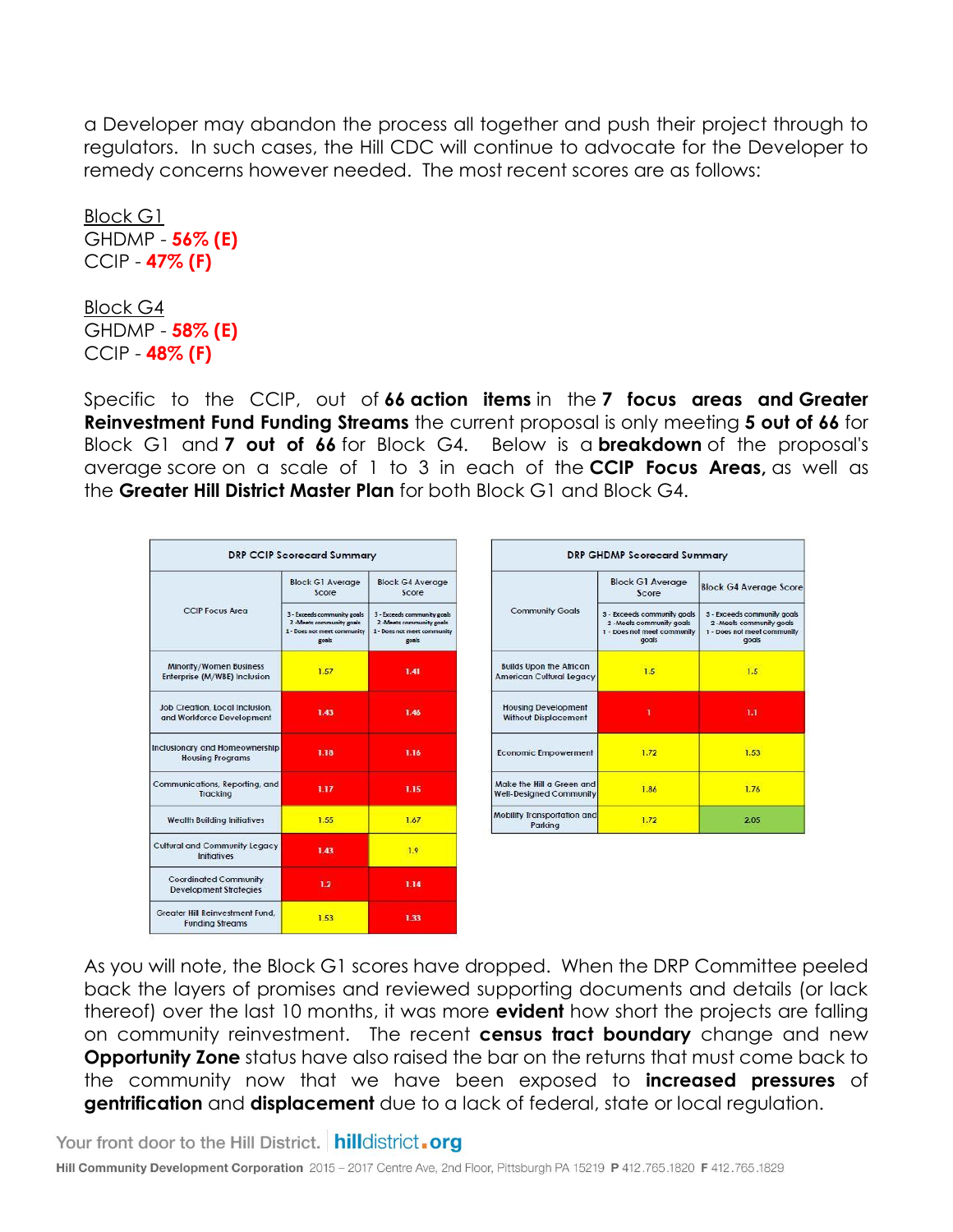After debriefing with the DRP Committee, the Hill CDC met with the Development Team on March 24th to discuss their term sheet proposal and provide feedback. The Development Team informed us that there is nothing more they can financially do, but asked us to send ideas. The DRP, as well as the Executive Management Committee (EMC) have been providing ideas for the past 10 months that have yet to be implemented, however, the Hill CDC provided additional proposals to them on March 31st taking into consideration feedback from the DAM, the DRP, and the EMC (*please see attached*). We are waiting on a response from the Development Team to the proposals. They did inform us that they are working on a response and that a member of their team is not available at the time proposed in the cover letter to the additional proposals. We are working to provide additional dates and times.

The development team indicated they wanted to return before the DRP this month, but have **not** submitted any documentation for the DRP to review. The DRP met yesterday, Wednesday, April 7<sup>th</sup>. As far as we are informed, there is nothing that has changed with the proposal since the Development Team's last set of failed scores in March 2021. **Accordingly, at this point there is nothing to invite them to present on and nothing for the DRP to assess whether to invite them to present** (i.e. they can demonstrate sufficient improvement in the project). **As such, progress is stalled.**

#### **RCO Project Status and Development Activities Meeting:**

On **March 15th** the Hill CDC hosted a Development Activities Meeting (DAM) for Block G1 and Block G4 at the objection of the Hill CDC, the RCO, as well as the DRP Committee due to the lack of compliance with our community plan and the community benefits agreement for the Lower Hill site. The Hill CDC had about **200 attendees** on Zoom. The meeting was also live streamed to Facebook and has been viewed over **800**  times. The meeting lasted over **3 hours**. At this meeting the Development Team received substantial pushback on the project and the process in which they are going about advancing the project. In fact, there was **not one** positive comment. Please see a sample of comments below.

"This looks like another downtown building with no impact for the residents of the Hill District." - Letha

"Commercial space beyond kiosks is very important." - LaKeisha Wolf

"They need an investment in a people strategy that builds first & second generational wealth." - Ron Perkins

"If you are looking for comfort and buy-in from the RCO, the DRP, Hill District citizens, organizations and supporters, in terms of your commitments, why would you go to the Pittsburgh Planning Commission BEFORE getting buy-in from all of these partners? Are you in position to get solid WRITTEN COMMITMENTS for implementation of ALL that has been committed over the past several years, and to have the Penguin's commitments solidified? There is a history here of too many broken promises." - Tim Stevens

Your front door to the Hill District. hilldistrict.org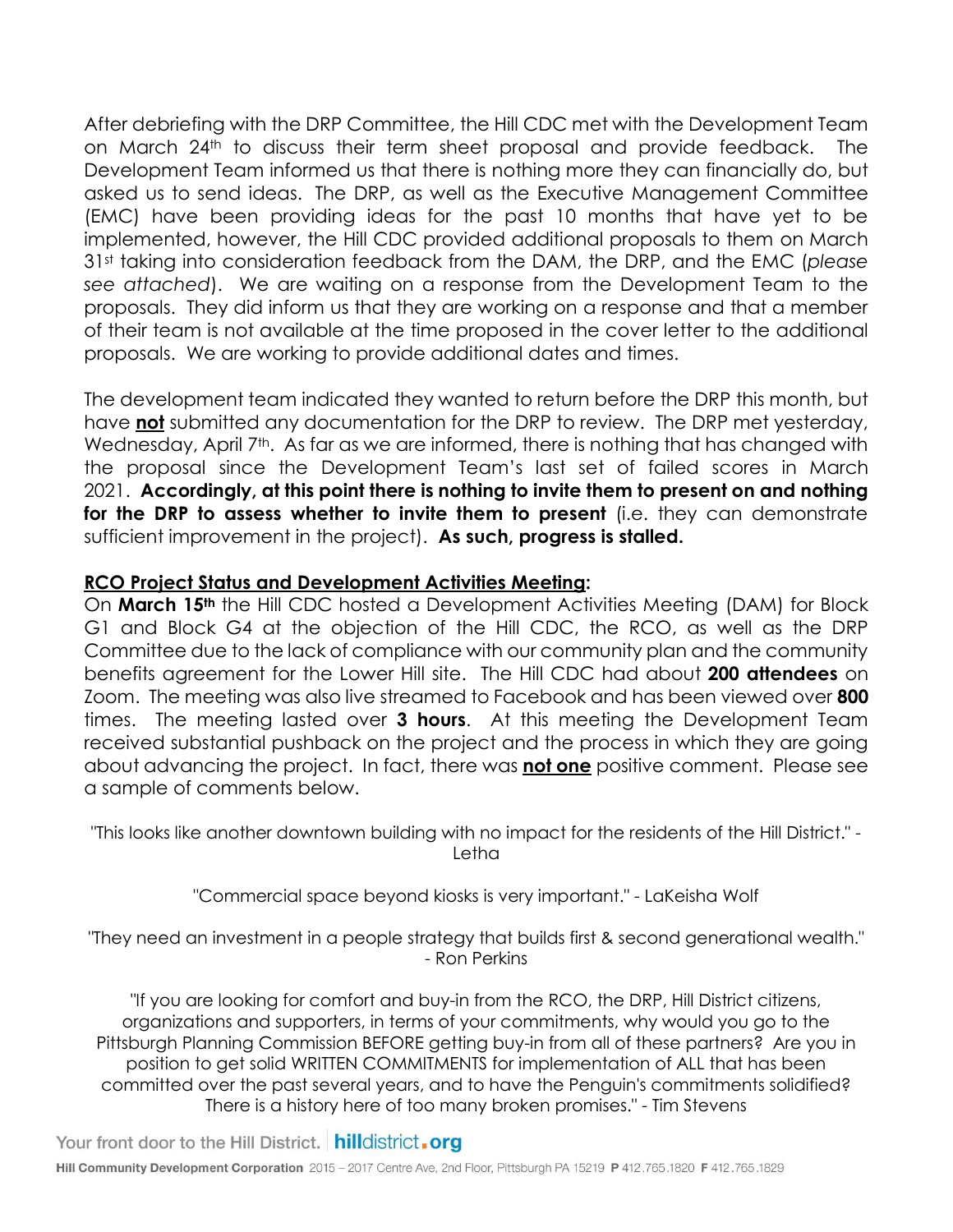"This plan should not move forward until 100 percent of the promises made are followed through on! Each of these stakeholders have failed to keep their promises! The rush is part of their strategy of the firm they hired after project was stalled. Catches anybody in opposition off guard...then allows the firms to forge forward." - Ikhana

"You say you signed the CCIP and will sign the Term Sheet. Will they be attached to the Development Plan or are you asking the community to have faith that you will uphold the terms of the agreement? If any Community Agreement is not attached to the Planning Documents and made part of the record, it has no teeth, no ability to enforce at Planning or in Court."

- Wrenna Watson

"Regardless of your proximity or affinity for a certain neighborhood, it does not give you room to implement nor does it give you points for a flawed plan. Continuously relating to the neighborhood as a part of this presentation is disingenuous at best, sensational at worst." - Samantha Black

"Yes, design is beautiful. Yes, honoring the Hill District ancestors, precious. But mostly sounds the same as all other redevelopment that has happened in the Hill. [Your Plan] involves more emphasis on the glitz and glam and how it looks as opposed to the meat and potatoes of how the current residents and businesses in the Hill will be able to benefit from these plans or afford these spaces." - Geraldine

"It doesn't appear to me from the discussions I have been hearing tonight that beyond the small enclave of folks that are engaged in professional services; it almost appears as if it is a shut gate. Is there really a true intent to engage other professionals that submitted to the request for qualifications?" - Frederick Douglas

"This is about strategy and about putting pen to paper and making a contract. What are you all contractually willing to do to sign monetarily that will bring dollars to the Hill District and the residents of the Hill long term. Long term, not two years, not one year, not transient kiosks. Not beautiful landscapes. Not steps to a neighborhood. Real dollars that will change lives, that will improve communities, because black people have been lied to for decades and for centuries and have been told very flowery words."

- Kaiya Price Dennis

I thank you for your time and consideration of the following status update and information.

#### **The Role of the Hill CDC, DRP, and RCO**:

The mission of the Hill CDC is to work in partnership with residents and stakeholders to create, promote, and implement strategies and programs that connect plans, policies, and people to drive compelling community development opportunities in the Greater Hill District. The Hill CDC is responsible for facilitating the implementation of the Greater Hill District Master Plan, specifically addressing any community concerns regarding redevelopment and economic opportunities in the area.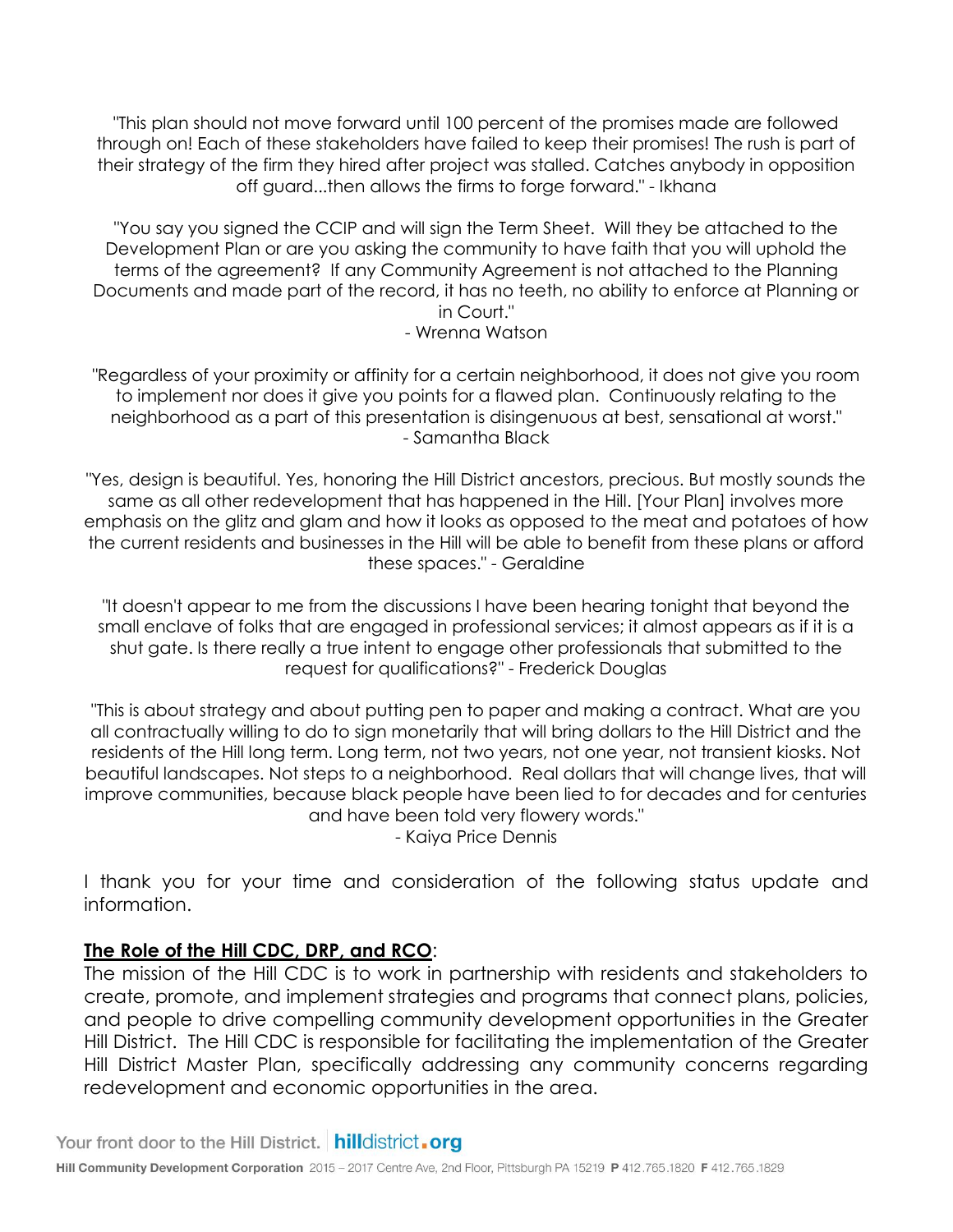**The DRP is the Hill District's unified and comprehensive community review process that gives every Hill District resident a voice in the redevelopment of their neighborhood. It is a partnership with six (6) Hill District Community Based Organizations:** Hill Community Development Corporation (Hill CDC), Hill District Education Council (HDEC), Hill District Ministers Alliance (HDMA), Uptown Partners, Hill District Consensus Group (HDCG) and the Center that Cares that streamlines community level review while assuring transparency and sufficient community feedback. This process is facilitated by the Hill CDC Programs and Policy Manager.

**The Hill CDC is also the Registered Community Organization (RCO) for the Greater Hill District, the boundaries of which are defined by the GHDMP.** This project is included in that geographic boundary. **§ 178E.07 RESPONSIBILITIES OF COMMUNITY ORGANIZATIONS** of the RCO Ordinance, requires the RCO to establish both *"orderly and democratic means for forming representative public input"* and a *"clear method for reporting to the city, actions which accurately reflect the community's position."* **The Hill District community has already established both of these requirements in our community review process and has integrated it with the RCO regulatory requirements.** The Hill CDC, in fact, included the DRP process in our RCO application and have communicated to our community that this is the process we would follow to ensure transparency and sufficient implementation of community vision and goals.

Sincerely,

Marimba Milliones President and CEO

Cc: Daniel Gilman, Mayor's Office State Representative Jake Wheatley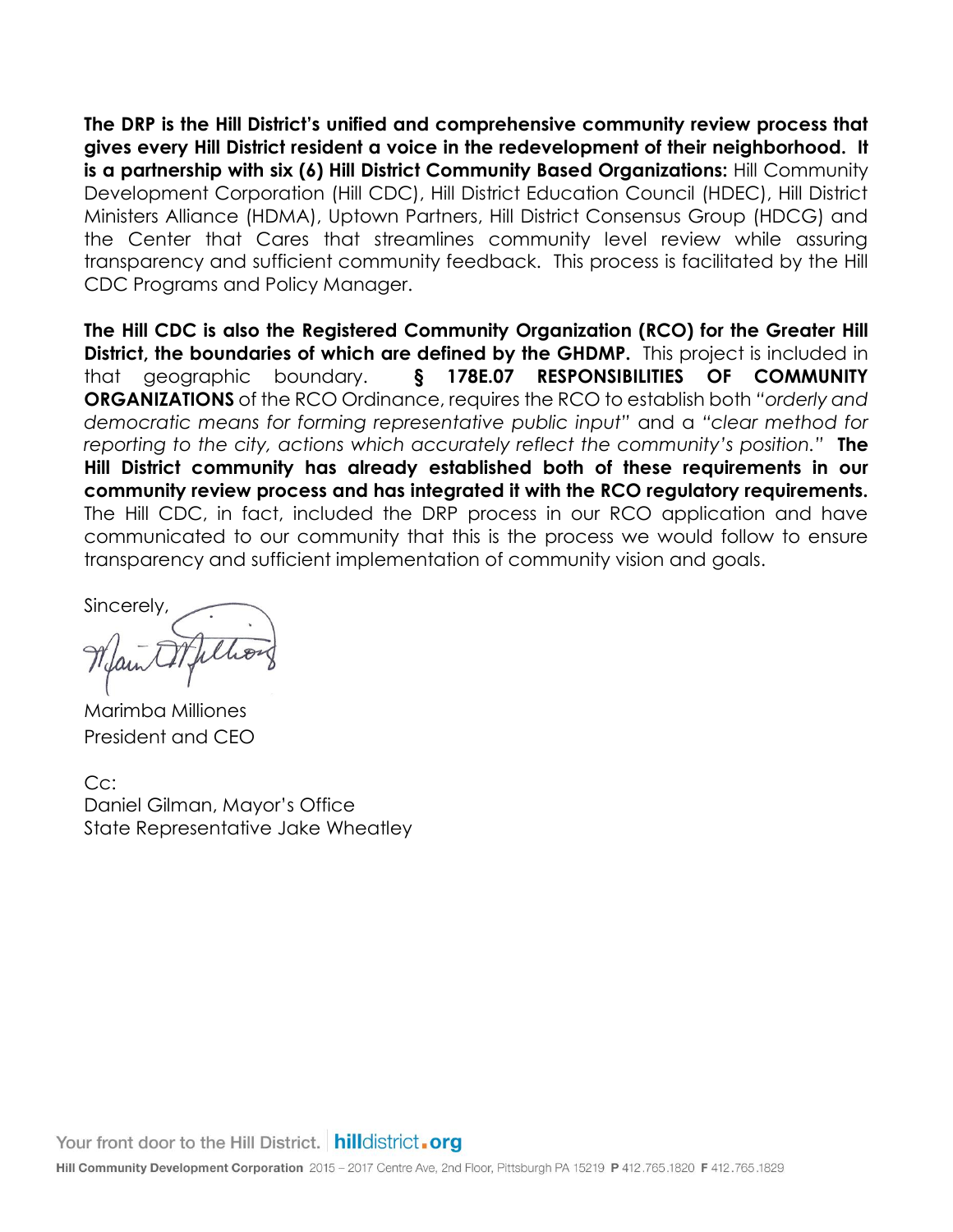

# **NOTE: Personal Contact Information Removed**

# **HILL CDC ADDITIONAL PROPOSAL IDEAS FOR BLOCK G1 AND BLOCK G4**

**To:** Lower Hill Development Team

**Sent via e-mail:**

**RE:** Block G1 and Block G4 Community Benefits and Reinvestment

Good Afternoon,

At our meeting last week to discuss the second set of failed scores for the alignment of Block G1 and Block G4 against the Greater Hill District Master Plan ("GHDMP") and the Community Collaboration and Implementation Plan ("CCIP"), the Development Team expressed that there is nothing more you can do financially, but to send our ideas. In the spirit of partnership, the Hill CDC has put its experience and creativity to work along with community feedback from the Development Activities Meeting held on March 15th, Development Review Panel ("DRP") Committee Member feedback, and Executive Management Committee ("EMC") Member feedback. Please accept the attached summary term sheet of comments, ideas, and additional proposals as a basis for negotiation.

We are available **Friday, April 9th** at **8:00 AM** to discuss. We appreciate your time and attention and await your response.

**Sincerely** 

Marimba Milliones President and CEO

CC: Congressman Doyle Senator Fontana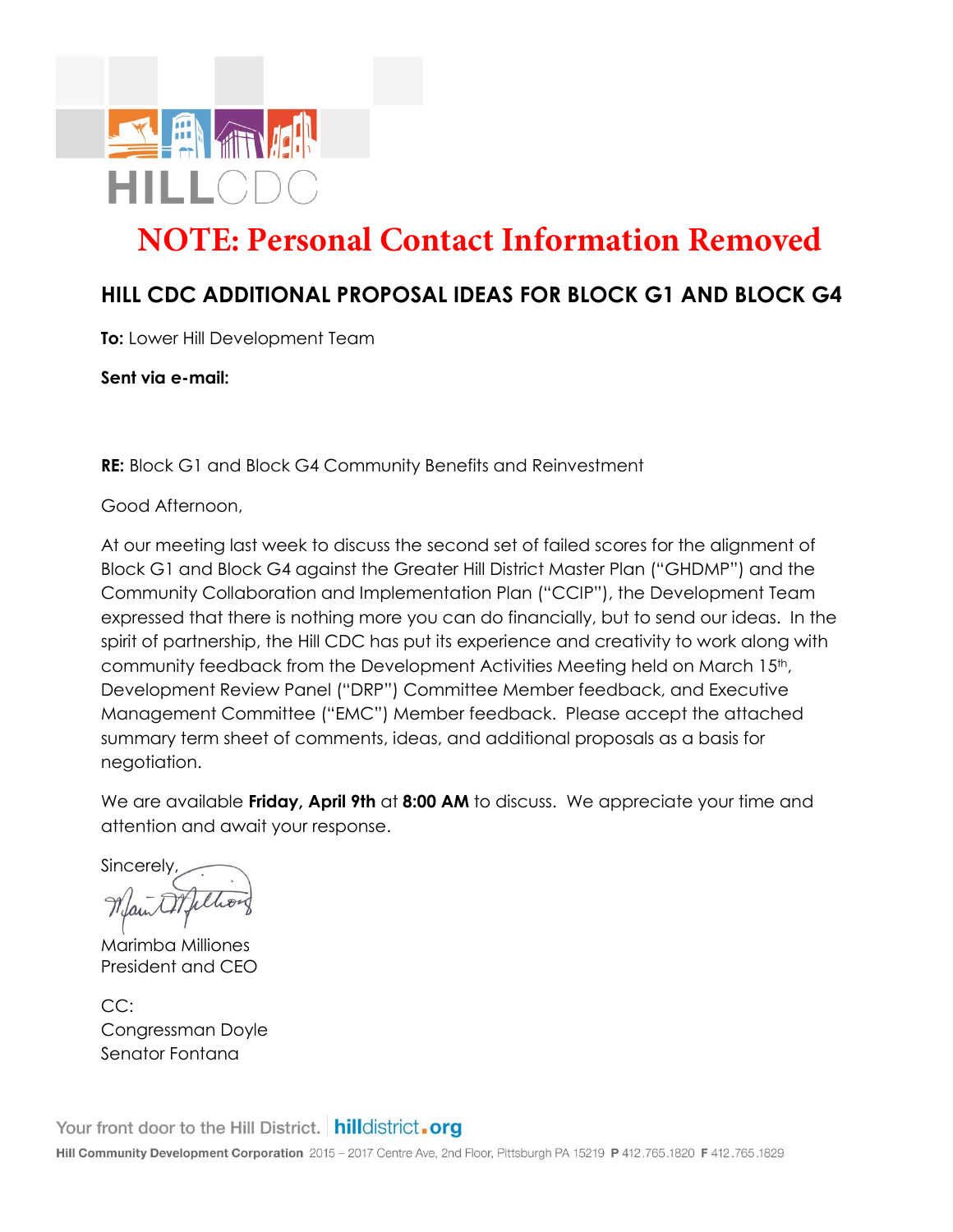Representative Wheatley Mayor Peduto Councilman Lavelle Mary Conturo Greg Flisram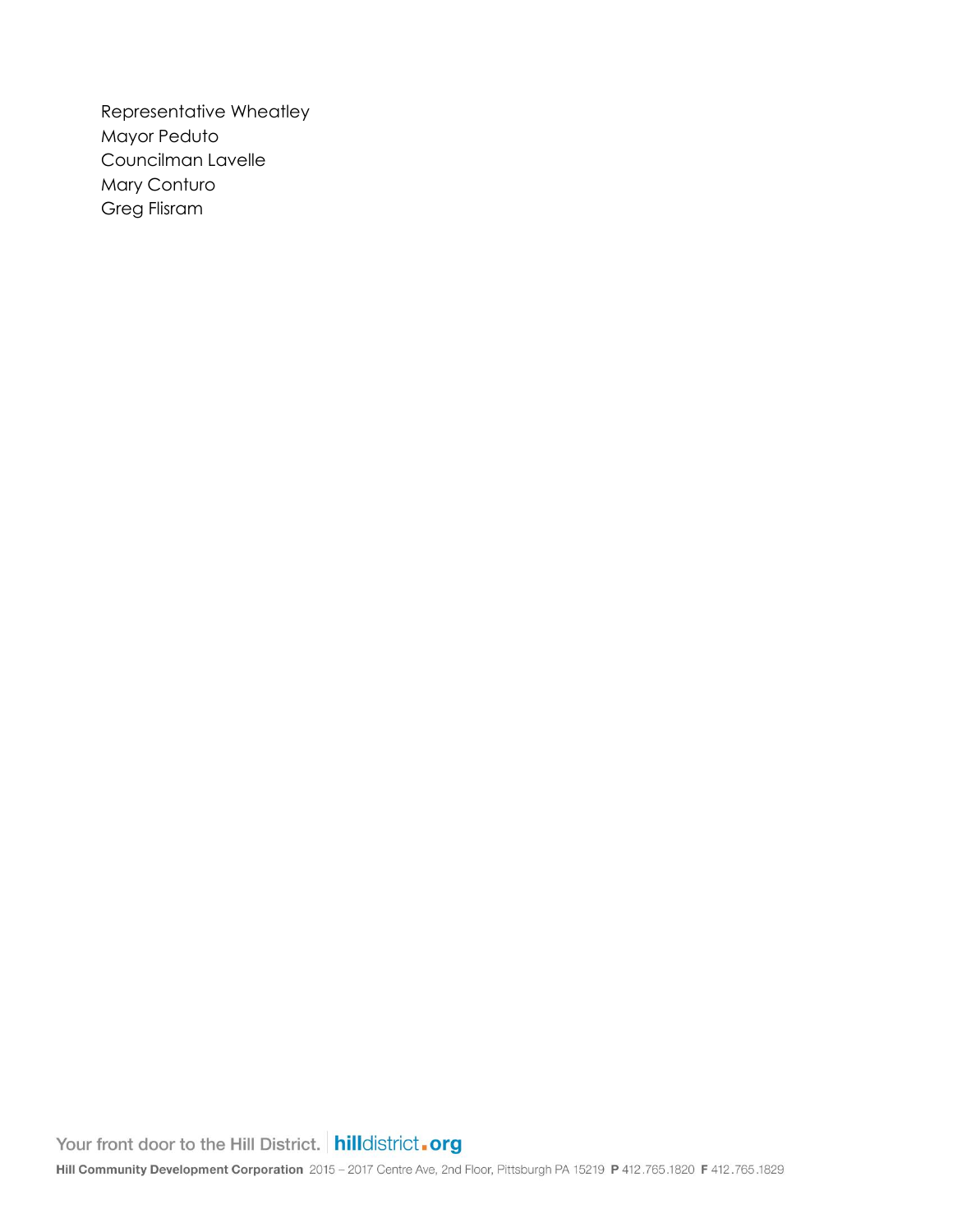|                                                 |                                                                                                                                                                                                                                                                                                                                                        |                                       |                                   |                            | <b>Lower Hill Phase I - Community Reinvestment Summary Term Sheet</b>                                                                                                                                                                                                                                                                                                                                                                                                                                             |                                                                                   |                                                                                                                                                                                                                                                   |  |
|-------------------------------------------------|--------------------------------------------------------------------------------------------------------------------------------------------------------------------------------------------------------------------------------------------------------------------------------------------------------------------------------------------------------|---------------------------------------|-----------------------------------|----------------------------|-------------------------------------------------------------------------------------------------------------------------------------------------------------------------------------------------------------------------------------------------------------------------------------------------------------------------------------------------------------------------------------------------------------------------------------------------------------------------------------------------------------------|-----------------------------------------------------------------------------------|---------------------------------------------------------------------------------------------------------------------------------------------------------------------------------------------------------------------------------------------------|--|
|                                                 |                                                                                                                                                                                                                                                                                                                                                        |                                       | <b>Reinvestment Projection</b>    |                            |                                                                                                                                                                                                                                                                                                                                                                                                                                                                                                                   | Hill CDC (Consolidated with EMC, DRP and DAM Comments)                            |                                                                                                                                                                                                                                                   |  |
|                                                 |                                                                                                                                                                                                                                                                                                                                                        |                                       | <b>Block G4 -</b>                 |                            |                                                                                                                                                                                                                                                                                                                                                                                                                                                                                                                   | <b>Additional Proposals</b>                                                       |                                                                                                                                                                                                                                                   |  |
|                                                 | <b>Public Benefit</b>                                                                                                                                                                                                                                                                                                                                  | <b>Block G1 - FNB</b><br><b>Tower</b> | <b>Green Open</b><br><b>Space</b> | <b>Total</b>               | <b>Comments on Original Proposal</b>                                                                                                                                                                                                                                                                                                                                                                                                                                                                              | <b>Development Team</b>                                                           | Government                                                                                                                                                                                                                                        |  |
| <b>LERTA</b><br>(50% Share of Tax<br>Abatement) | The Greater Hill Reinvestment Fund<br>(GHRF) will receive 50% of the LERTA<br>generated over a 10- year abatement<br>period. FNB Bank has committed to<br>monetize the future 10 years of payments<br>for Block G so a payment to the<br>Reinvestment Fund can be made at<br>financing closing.                                                        | \$7,500,000<br>(estimated)            |                                   |                            | The LERTA Commitment was secured by the Hill<br>CDC's settlement agreement in 2015. The upfront<br>capitalization, while a benefit, will be repaid with<br>tax dollars and should be removed from the total<br>investment as this is misleading. In addition, it<br>appears the LERTA has been reduced by \$500K. It<br>was originally presented as \$16 million (\$8 million<br>to Greater Reinvestment Fund and \$8 million to<br>infrastructure on development site). The term sheet<br>now lists \$7,500,000. |                                                                                   |                                                                                                                                                                                                                                                   |  |
|                                                 | Development team to pay closing costs<br>for the LERTA (legal, title, etc.)                                                                                                                                                                                                                                                                            | \$250,000                             |                                   |                            | The developer chose to capitalize the loans upfront.<br>Previously, the development team wanted the<br>community to cover the loan costs and reduce their<br>LERTA.                                                                                                                                                                                                                                                                                                                                               |                                                                                   |                                                                                                                                                                                                                                                   |  |
| <b>Parking Tax</b><br><b>Diversion (PTD)</b>    | The Greater Hill Housing Stabilization<br>Fund will receive 25% of parking taxes<br>(i.e. Parking Tax Diversion) generated<br>over a period of 20 years from and after<br>the opening of each structured parking<br>garage. FNB Bank has committed to<br>monetize the future 20 years of payments<br>so a payment can be made at financing<br>closing. | \$3,000,000<br>(estimated)            |                                   |                            | The community only receives 25% of the parking<br>taxes, the developer will receive 75% to support their<br>redevelopment costs. Parking Taxes are public<br>dollars and should be more equitably reinvested.<br>Parking Taxes fund the City's pensions. As with the<br>LERTA this is guaranteed to be repaid with tax<br>dollars. In addition, the fund this references will be<br>held and administered by the Urban Redevelopment<br>Authority, where there is currently no community<br>control.              | Developer reduces their share of Parking Tax<br>Diversion Revenue from 75% to 50% | City Council passes the ordinance<br>requiring that the Parking Tax Diversion<br>is shared 50/50 as is the LERTA<br>PTD funds are administered by the same<br>Greater Hill District Development<br>Growth Fund Advisory Board held at the<br>URA. |  |
|                                                 | Participating in the Centre Ave YMCA<br>project with \$2.2 million HTCs,<br>construction loan and \$750k                                                                                                                                                                                                                                               | \$3,000,000<br>(estimated)            |                                   | \$3,000,000<br>(estimated) | This is a previous commitment from a project that<br>was made prior to FNB announcing relocating their<br>headquarters to the Lower Hill site. See<br>https://triblive.com/local/pittsburgh-<br>allegheny/officials-planning-7-4-million-renovation-<br>of-historic-pittsburgh-ymca-building/                                                                                                                                                                                                                     |                                                                                   |                                                                                                                                                                                                                                                   |  |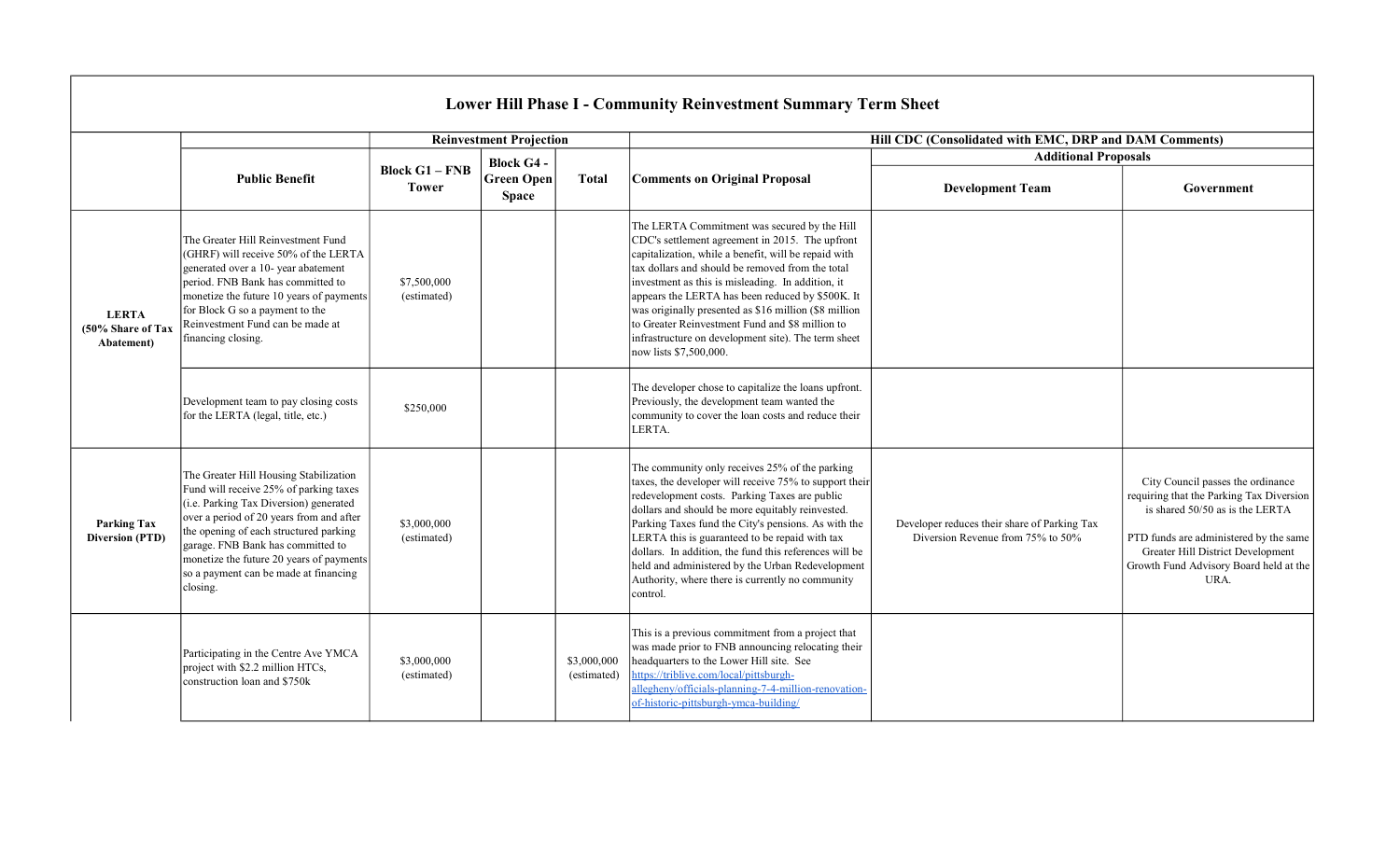| <b>FNB</b><br>Community<br><b>Investments</b> | FNB is evaluating projects in the Hill to<br>fund housing and mixed-use initiatives<br>with minority developers in the form of<br>loans, equity and tax credit investments.<br>In the past few months, FNB has issued<br>8 senior loan term sheets (additional<br>pending) for a total of \$8.8 million in the<br>Greater Hill. | \$8,800,000                |             | \$8,800,000                | These are unclosed loans. Please note, FNB's<br>primary business is that of providing loans. This<br>reinvestment begs the question of what is unique<br>about these loans which are largely a part of their<br>standard business operation without special interest<br>rates which wealthier communities often enjoy.<br>FNB has indicated that they are pushing<br>underwriting limits and experience req., and will<br>extend repayment when appropriate and possible.<br>FNB must also comply with the Community<br>Reinvestment Act regulations, which requires that<br>they provide loans to LMI communities, like the<br>Hill, and to minority groups and low-moderate<br>income persons. A motivation for increased<br>commitment is because a recent study indicates that<br>many financial institutions are failing the African<br>American community in the Pittsburgh area. FNB<br>ranked 8th among lenders both to the African<br>American Community and in Minority<br>Neighborhoods in Pittsburgh. See<br>https://cdn.website-<br>editor.net/9058dd8bd18f47dba65799e9a1c1541b/fil<br>es/uploaded/FederalReserve FINAL3.pdf.<br>Additionally, we are concerned that the new office<br>tower will be counted as community reinvestment<br>since the Lower Hill's census tract was adjoined to a<br>low income Middle Hill census tract. FNB | Investments from FNB should be 50% loans and 50%<br>grants to assure project viability and support to low-<br>wealth organizations, businesses and persons. Other<br>owners can contribute to the grant funding, as FNB is<br>doing more investment than the other private partners. |  |
|-----------------------------------------------|---------------------------------------------------------------------------------------------------------------------------------------------------------------------------------------------------------------------------------------------------------------------------------------------------------------------------------|----------------------------|-------------|----------------------------|----------------------------------------------------------------------------------------------------------------------------------------------------------------------------------------------------------------------------------------------------------------------------------------------------------------------------------------------------------------------------------------------------------------------------------------------------------------------------------------------------------------------------------------------------------------------------------------------------------------------------------------------------------------------------------------------------------------------------------------------------------------------------------------------------------------------------------------------------------------------------------------------------------------------------------------------------------------------------------------------------------------------------------------------------------------------------------------------------------------------------------------------------------------------------------------------------------------------------------------------------------------------------------------------------------------------------------------------------------|--------------------------------------------------------------------------------------------------------------------------------------------------------------------------------------------------------------------------------------------------------------------------------------|--|
|                                               | Proposals pending for over \$5 million in<br>tax credit investments                                                                                                                                                                                                                                                             | \$5,000,000<br>(estimated) |             | \$5,000,000<br>(estimated) | These are standard deals for banks. The tax credit is<br>a benefit to the bank in that they can meet their CRA<br>obligations while securing a new deal for their<br>bottom line. Terms are what matter here. FNB could<br>provide a higher percentage commitment to every<br>dollar on tax credit deals and could couple their<br>investments with ideal loan terms and gap grants.<br>Counting these investments as driven by the Lower<br>Hill project when this is a very competitive<br>environment for bank investors in general requires re-<br>evaluation of this a specific reinvestment.                                                                                                                                                                                                                                                                                                                                                                                                                                                                                                                                                                                                                                                                                                                                                       | Investments from FNB should be 50% loans and 50%<br>grants to assure project viability                                                                                                                                                                                               |  |
| <b>Developer Gap</b><br>Financing             | Development team will provide up to<br>\$400,000 of gap equity required to close<br>first phase of projects that FNB / URA<br>are underwriting in the Greater Hill.                                                                                                                                                             | \$400,000                  |             | \$400,000                  | Excellent, but additional funding is necessary. This<br>would only be sufficient for one deal on Centre Ave.                                                                                                                                                                                                                                                                                                                                                                                                                                                                                                                                                                                                                                                                                                                                                                                                                                                                                                                                                                                                                                                                                                                                                                                                                                             | See above. Note that Development Partners beyond<br>FNB need to pitch in.                                                                                                                                                                                                            |  |
| <b>Open Space</b>                             | Development team is building 3.5 acres<br>of open space                                                                                                                                                                                                                                                                         |                            | \$2,500,000 | \$2,500,000                | According to the term sheet this open space will be<br>privately owned. While this amount of space<br>exceeds their requirements under the PLDP,<br>developing open space that is privately owned is not<br>community reinvestment.                                                                                                                                                                                                                                                                                                                                                                                                                                                                                                                                                                                                                                                                                                                                                                                                                                                                                                                                                                                                                                                                                                                      | Since the Development Team has expressed interest in<br>gifting the land, work with the Hill CDC, Pittsburgh<br>Downtown Partnership, and Ujamaa Collective to own<br>and operate the Green Space.                                                                                   |  |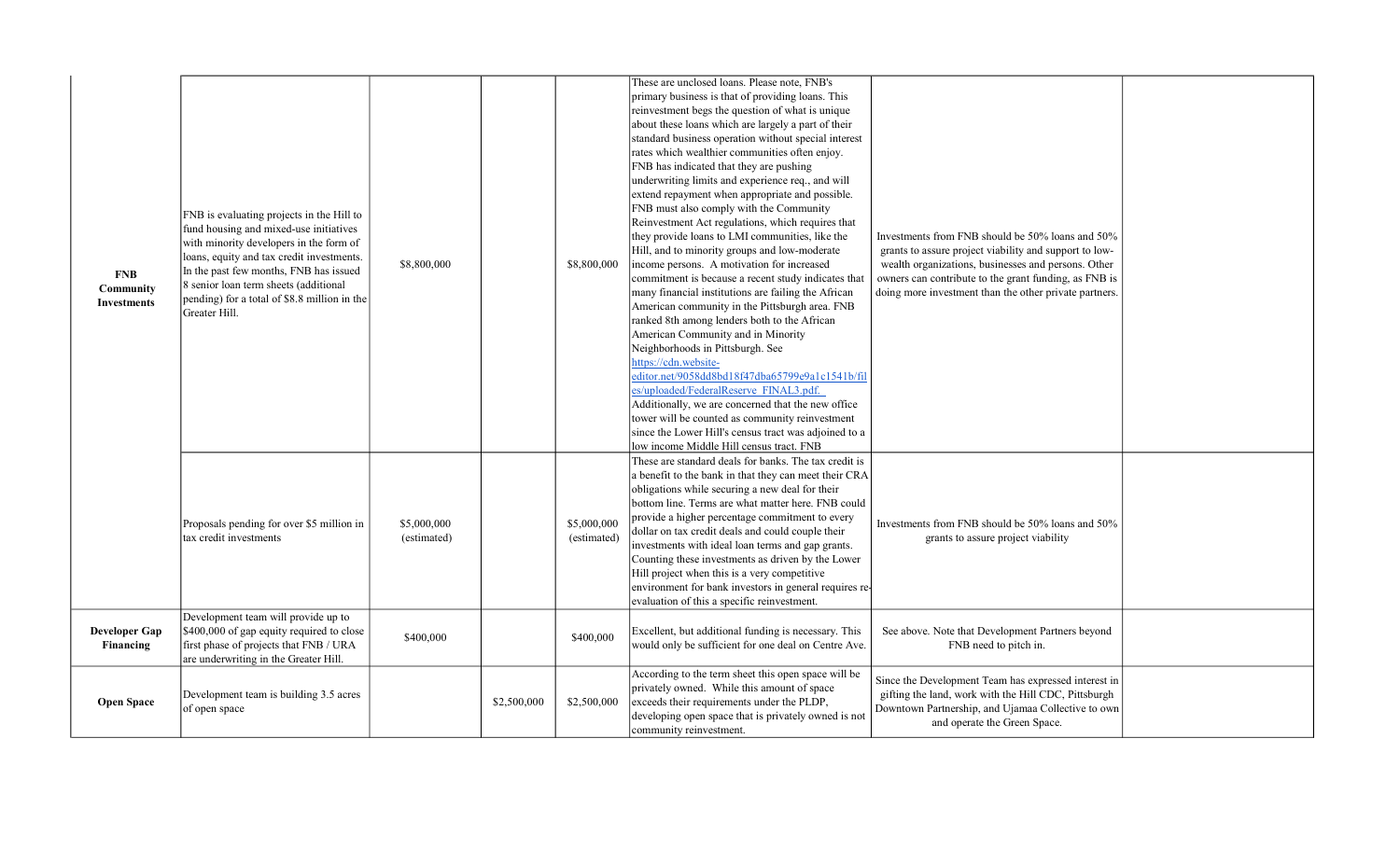|                                                             |                                                                                                                                              |             |             |                                                                                                                                                                                   | Local Government Pass legislation that<br>protects Opportunity Zones from the<br>impacts of Gentrification and<br>Displacement                                                                                                              |
|-------------------------------------------------------------|----------------------------------------------------------------------------------------------------------------------------------------------|-------------|-------------|-----------------------------------------------------------------------------------------------------------------------------------------------------------------------------------|---------------------------------------------------------------------------------------------------------------------------------------------------------------------------------------------------------------------------------------------|
|                                                             |                                                                                                                                              |             |             | Percentage of Total amount raised for Opportunity<br>Zone Fund designated to qualifying investments above<br>Crawford Street                                                      |                                                                                                                                                                                                                                             |
| <b>Opportunity Zones</b><br>(Category Added by<br>Hill CDC) |                                                                                                                                              |             |             | Opportunity Zone Investment Fund should have 50%<br>Community Board that makes investment decisions for<br>qualifying investments.                                                | Local Government Pass legislation that<br>requires shared decision making with<br>communities for Opportunity Zone<br>investments. Community is defined by<br>those who live and or work in the<br>qualified Opportunity Zone census tract. |
|                                                             |                                                                                                                                              |             |             |                                                                                                                                                                                   | Work with the Hill CDC to do<br>Inclusionary Zoning Overlay for the Hill<br>District to ensure long term affordable<br>residential and commercial opportunities<br>in an accelerated market.                                                |
|                                                             |                                                                                                                                              |             |             |                                                                                                                                                                                   |                                                                                                                                                                                                                                             |
| $\overline{CCIP}$                                           | Developer has built and will implement                                                                                                       |             |             |                                                                                                                                                                                   |                                                                                                                                                                                                                                             |
|                                                             | the attached MWBE plan                                                                                                                       |             |             |                                                                                                                                                                                   |                                                                                                                                                                                                                                             |
|                                                             | Targeting 30% MBE and 15% WBE<br>participation in project                                                                                    |             |             |                                                                                                                                                                                   |                                                                                                                                                                                                                                             |
| Focus Area 1/                                               | Developer has achieved the 30%/15%<br>target on first \$5 million of pre-<br>development contracts that have been<br>executed                |             |             |                                                                                                                                                                                   |                                                                                                                                                                                                                                             |
| M/WBE Inclusion                                             | Developer hired eHoldings, a qualified<br>3rd party MWBE consultant, to<br>maximize MWBE<br>plans/contracts/participation for the<br>Project | \$2,100,000 | \$2,100,000 |                                                                                                                                                                                   |                                                                                                                                                                                                                                             |
|                                                             | Vet and hire local and regional MWBE<br>certified contractors and consultants<br>within growing database built and<br>managed by Developer   |             |             |                                                                                                                                                                                   |                                                                                                                                                                                                                                             |
|                                                             |                                                                                                                                              |             |             | Provide new hire commitments (including first source)<br>anticipated for FNB and other tenants. Hiring<br>commitments should be made for lower, mid and<br>executive level hires. |                                                                                                                                                                                                                                             |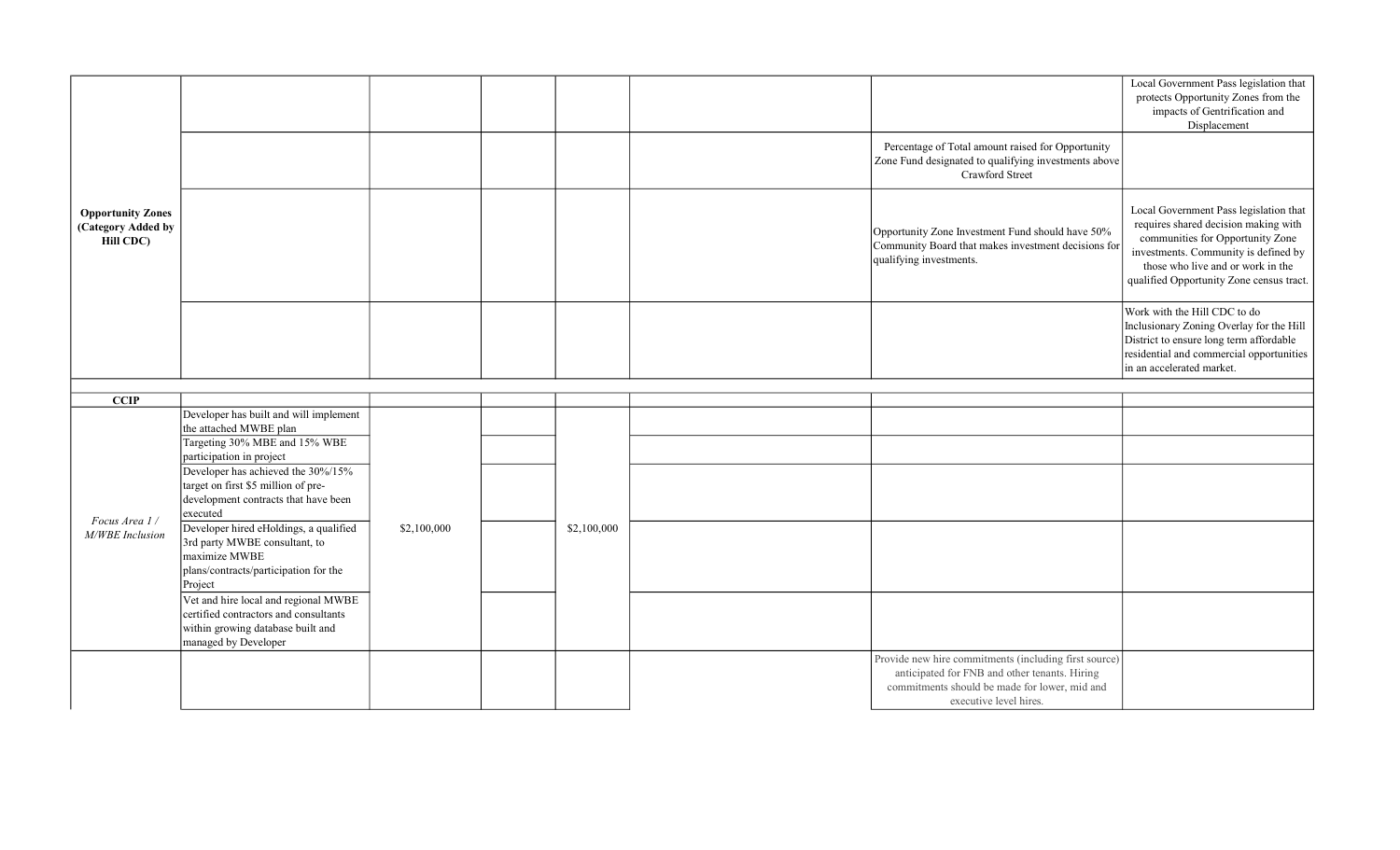| Focus Area 2 / Local<br>Inclusion / Workforce<br>Development | Developer/PAR has an agreement with<br>Partners4Work to establish a jobs<br>training program to better connect Hill<br>District residents to Project employment<br>opportunities including Intro to the<br>Trades pre-apprenticeship classes<br>aligned with the construction schedule<br>and job training programs connecting<br>applicants to future building service and<br>hospitality jobs | \$150,000  | \$150,000 | The CCIP speaks to low, mid, and upper tier jobs.<br>Construction, hospitality, and building service jobs<br>do not meet the requirements of the CCIP.                                                                                                                                                                                                                                                               | Tenants should engage in a first source hiring goal of<br>10%. This goal should be met over a period of five<br>years and retained or exceeded thereafter.                                                                                                                                                                                                                                        |  |
|--------------------------------------------------------------|-------------------------------------------------------------------------------------------------------------------------------------------------------------------------------------------------------------------------------------------------------------------------------------------------------------------------------------------------------------------------------------------------|------------|-----------|----------------------------------------------------------------------------------------------------------------------------------------------------------------------------------------------------------------------------------------------------------------------------------------------------------------------------------------------------------------------------------------------------------------------|---------------------------------------------------------------------------------------------------------------------------------------------------------------------------------------------------------------------------------------------------------------------------------------------------------------------------------------------------------------------------------------------------|--|
|                                                              |                                                                                                                                                                                                                                                                                                                                                                                                 |            |           |                                                                                                                                                                                                                                                                                                                                                                                                                      | Fully fund a Lower Hill District Job Center in the Hill<br>House building to assure access and availability of<br>jobs by Hill District residents                                                                                                                                                                                                                                                 |  |
|                                                              | Residential is being developed by<br>another developer (Intergen)                                                                                                                                                                                                                                                                                                                               |            |           |                                                                                                                                                                                                                                                                                                                                                                                                                      |                                                                                                                                                                                                                                                                                                                                                                                                   |  |
| Focus Area 3 /<br><b>Inclusionary Housing</b>                | FNB monetizing the Parking Tax<br>Diversion for the Housing Stabilization<br>Fund – see above                                                                                                                                                                                                                                                                                                   |            |           |                                                                                                                                                                                                                                                                                                                                                                                                                      |                                                                                                                                                                                                                                                                                                                                                                                                   |  |
|                                                              | Commitments as per CCIP compliance<br>and communication requirements                                                                                                                                                                                                                                                                                                                            |            |           |                                                                                                                                                                                                                                                                                                                                                                                                                      |                                                                                                                                                                                                                                                                                                                                                                                                   |  |
| Focus Area 4/<br>Communication and<br>Tracking               | Development team will continue using<br>multiple channels for outreach and<br>regular reporting including website<br>updates, regular public meetings,<br>newsletters, social media, etc.                                                                                                                                                                                                       |            |           |                                                                                                                                                                                                                                                                                                                                                                                                                      |                                                                                                                                                                                                                                                                                                                                                                                                   |  |
|                                                              | Clay Cove Capital, a minority owned<br>business, has made a multi-million-<br>dollar investment in the Project                                                                                                                                                                                                                                                                                  | <b>TBD</b> |           | We are unable to evaluate whether this level of<br>25% MBE ownership due to the actual dollar<br>amount not being disclosed. In addition, Clay Cove<br>Capital is an investment fund with undisclosed<br>investors. We are not sure how the firm's minority<br>ownership satisfies the spirit of this CCIP provision,<br>as it was intended to generate wealth building<br>opportunities locally first and foremost. | investment meets the CCIP minimum requirement of Establish a Crowdsourcing option for low-mod income<br>persons to invest in a holding company that will<br>syndicate sufficient capital to invest in the overall<br>project. Minimum investment should be \$100 with a<br>goal of get 10,000 investors for holding company to<br>meet \$1,000,000 investment threshold for Clay Cove<br>Capital. |  |
|                                                              | Developer hired Bomani Howze, Hill<br>District resident, as VP of Development<br>for the Project                                                                                                                                                                                                                                                                                                |            |           |                                                                                                                                                                                                                                                                                                                                                                                                                      |                                                                                                                                                                                                                                                                                                                                                                                                   |  |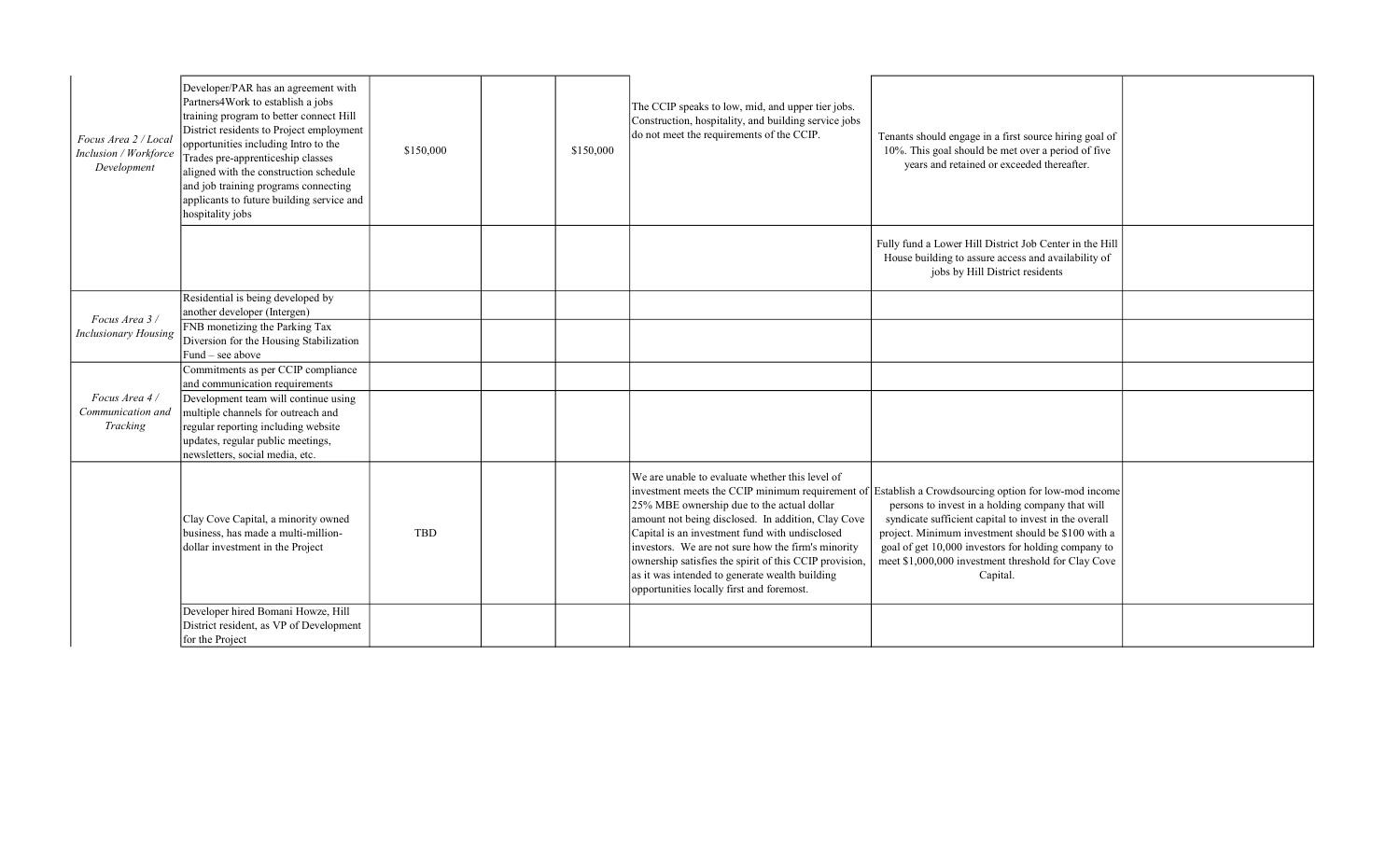|                                   | FNB will assist with overall wealth-<br>building goals by offering financial<br>literacy programs throughout the Greater<br>Hill District and expanding its programs<br>with the Hill District Federal Credit<br>Union (HDFCU) as per the FNB<br>Community Impact Plan that is part of<br>the Take Down submission |           |           |           | FNB has been the holder of the Hill District Federal<br>Credit Union accounts since 2017 when another<br>financial institution ended their business relationship<br>with the credit union. Their work with them could<br>be considered a usual practice. See here:<br>https://www.post-<br>gazette.com/business/money/2017/07/26/Hill-<br>District-credit-union-PNC-closes-<br>accounts/stories/201707250025.                                                      |                                                                                                                                                                                                                                                                                                                                                                                                                                                                                               |  |
|-----------------------------------|--------------------------------------------------------------------------------------------------------------------------------------------------------------------------------------------------------------------------------------------------------------------------------------------------------------------|-----------|-----------|-----------|--------------------------------------------------------------------------------------------------------------------------------------------------------------------------------------------------------------------------------------------------------------------------------------------------------------------------------------------------------------------------------------------------------------------------------------------------------------------|-----------------------------------------------------------------------------------------------------------------------------------------------------------------------------------------------------------------------------------------------------------------------------------------------------------------------------------------------------------------------------------------------------------------------------------------------------------------------------------------------|--|
|                                   | FNB has invested \$100,000 in the Hill<br>District Federal Credit Union                                                                                                                                                                                                                                            | \$100,000 |           | \$100,000 | FNB has been the holder of the Hill District Federal<br>Credit Union accounts since 2017 when another<br>financial institution ended their business relationship<br>with the credit union. Their work with them could<br>be considered a usual practice. See here:<br>https://www.post-<br>gazette.com/business/money/2017/07/26/Hill-<br>District-credit-union-PNC-closes-<br>accounts/stories/201707250025. In addition, the<br>terms of investment are unclear. |                                                                                                                                                                                                                                                                                                                                                                                                                                                                                               |  |
| Focus Area 5 / Wealth<br>Building | Development team will collaborate with<br>non-profits like the Riverside Center for<br>Innovation (RCI) to offer programs to<br>help growing M/WBE firms build<br>critical capacity for contracting and<br>expansion. FNB has funded Back Office<br>Support through RCI for Hill Businesses                        | \$50,000  |           | \$50,000  |                                                                                                                                                                                                                                                                                                                                                                                                                                                                    |                                                                                                                                                                                                                                                                                                                                                                                                                                                                                               |  |
|                                   | Developer secured \$500,000 for small<br>business kiosks in the open space to be<br>operated by minority and women owned<br>small business in concert with<br>entrepreneur incubation initiatives                                                                                                                  |           | \$500,000 | \$500,000 | Based on the language "secured" it is unclear as to<br>the source of this \$500,000 commitment. Based on<br>the language "operated" these small spaces will not<br>be owned by the small businesses, which limits the<br>opportunity here. These kiosks, which are<br>temporary structures, can be removed. What is the<br>sustainability of these? What do operations look like<br>down the road to guarantee that they won't be<br>removed from the site?        |                                                                                                                                                                                                                                                                                                                                                                                                                                                                                               |  |
|                                   |                                                                                                                                                                                                                                                                                                                    |           |           |           |                                                                                                                                                                                                                                                                                                                                                                                                                                                                    | Three floors of tower should be made available for<br>ownership by the Hill District Community Land Trust,<br>Non Profits and/or MBE owners with a specific focus<br>on Black owned businesses. This can be achieved<br>through a commercial condo model. This space should<br>be focused on attracting, developing and retaining<br>Black professional services firms who would otherwise<br>would take decades to secure sufficient wealth to make<br>such an investment towards ownership. |  |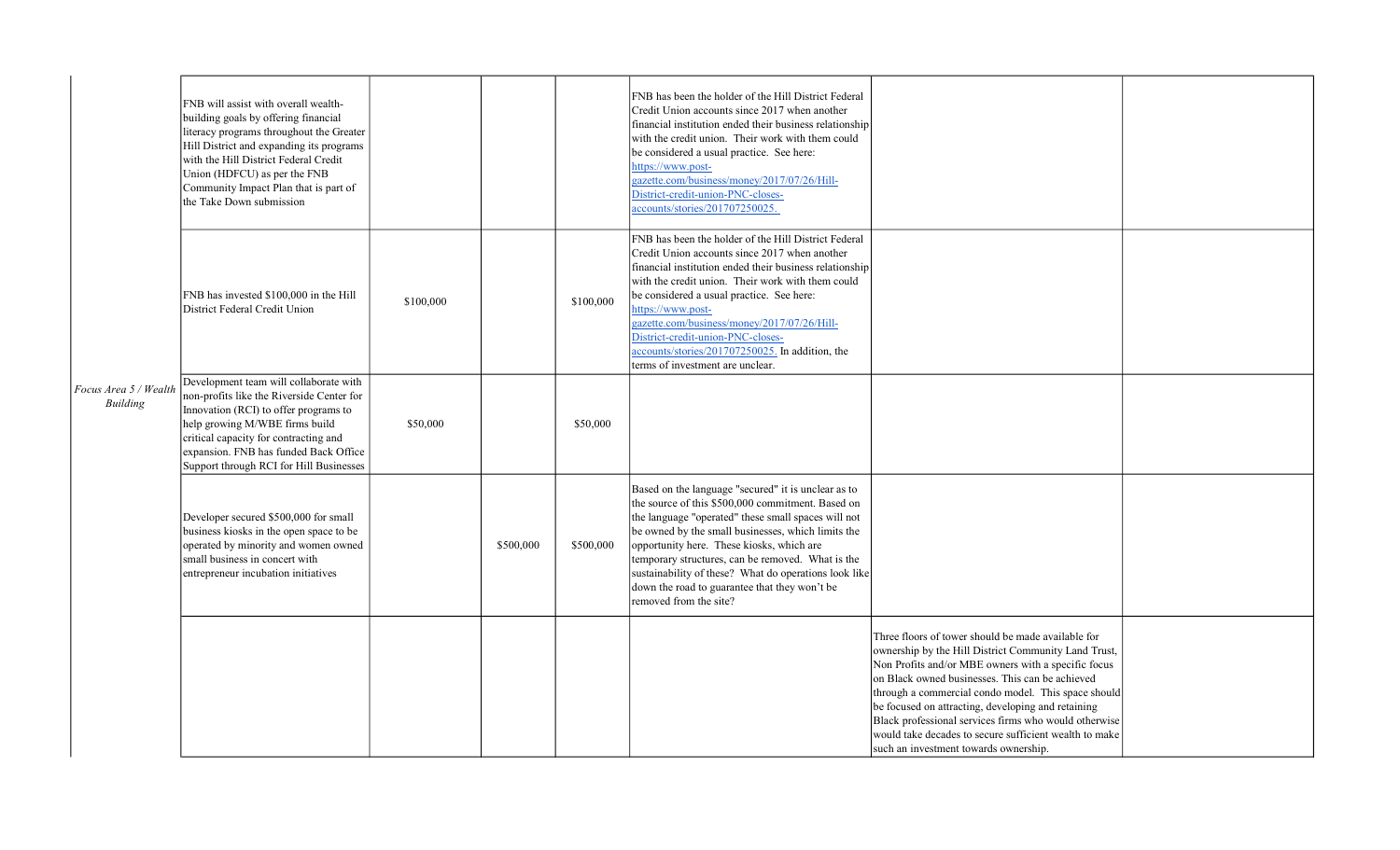|                                 |                                                                                                                                                                                                                                                                                                                                                                                                                                                                                                                                                                                                                 |  |                                                                                                                                                                                                                                                                                                                                                                                                                                                                                                                                                                                                                                                                                                                                                                                                                                                                                                                                                                                                                                          |                                                                                                                                                                                                     | URA to work with Ujamaa Collective to<br>relocate to a location of their choice.<br>Provide funding for technical assistance<br>and subsidize space or grant funding to<br>support their ongoing presence and<br>growth in the Hill District. |
|---------------------------------|-----------------------------------------------------------------------------------------------------------------------------------------------------------------------------------------------------------------------------------------------------------------------------------------------------------------------------------------------------------------------------------------------------------------------------------------------------------------------------------------------------------------------------------------------------------------------------------------------------------------|--|------------------------------------------------------------------------------------------------------------------------------------------------------------------------------------------------------------------------------------------------------------------------------------------------------------------------------------------------------------------------------------------------------------------------------------------------------------------------------------------------------------------------------------------------------------------------------------------------------------------------------------------------------------------------------------------------------------------------------------------------------------------------------------------------------------------------------------------------------------------------------------------------------------------------------------------------------------------------------------------------------------------------------------------|-----------------------------------------------------------------------------------------------------------------------------------------------------------------------------------------------------|-----------------------------------------------------------------------------------------------------------------------------------------------------------------------------------------------------------------------------------------------|
|                                 |                                                                                                                                                                                                                                                                                                                                                                                                                                                                                                                                                                                                                 |  |                                                                                                                                                                                                                                                                                                                                                                                                                                                                                                                                                                                                                                                                                                                                                                                                                                                                                                                                                                                                                                          | Baby Bonds for every Hill District child under the age<br>of 5 - terms to be negotiated.                                                                                                            |                                                                                                                                                                                                                                               |
| Focus Area 6 / Culture District | Developer hired local historian (Dr.<br>Kimberly C. Ellis) to inform landscape<br>architects, design firms and art curators<br>of the African American history and<br>culture of the Lower and Greater Hill                                                                                                                                                                                                                                                                                                                                                                                                     |  | Other than hiring Dr. Ellis, it is unclear the specific<br>plan to meet the CCIP here on BOTH Block G1 and<br>Block G4. Right now the plan has sidelined the<br>community to greenspace with limited opportunities. commitment in prior phases.                                                                                                                                                                                                                                                                                                                                                                                                                                                                                                                                                                                                                                                                                                                                                                                          | Develop Curtain Call in this phase of the project with<br>community input on final location. Penguins and<br>development team to close the financial gap as                                         |                                                                                                                                                                                                                                               |
| and Legacy                      |                                                                                                                                                                                                                                                                                                                                                                                                                                                                                                                                                                                                                 |  |                                                                                                                                                                                                                                                                                                                                                                                                                                                                                                                                                                                                                                                                                                                                                                                                                                                                                                                                                                                                                                          | Reduce rent in FNB Tower for existing Hill District<br>businesses to \$16 per sq ft for lease versus the current<br>projected rate of \$30 per square foot. Especially first<br>floor retail space. |                                                                                                                                                                                                                                               |
|                                 | LERTA monetization and Developer<br>Gap Financing - see above                                                                                                                                                                                                                                                                                                                                                                                                                                                                                                                                                   |  | See comments above                                                                                                                                                                                                                                                                                                                                                                                                                                                                                                                                                                                                                                                                                                                                                                                                                                                                                                                                                                                                                       |                                                                                                                                                                                                     |                                                                                                                                                                                                                                               |
|                                 | FNB is evaluating a series of<br>investments in critical development<br>projects in the Middle and Upper Hill,<br>subject to FNB regulatory and lending<br>approvals - see above                                                                                                                                                                                                                                                                                                                                                                                                                                |  | See comments above                                                                                                                                                                                                                                                                                                                                                                                                                                                                                                                                                                                                                                                                                                                                                                                                                                                                                                                                                                                                                       |                                                                                                                                                                                                     |                                                                                                                                                                                                                                               |
|                                 | FNB has made \$525,000 in recent<br>philanthropic donations to organizations<br>dedicated to the advancement of the<br>Middle and Upper Hill (\$200,000<br>addressed above with HDFCU, etc.) -<br>Ammon Community Recreation Center<br>(\$50,000), HDFCU (\$100,000), Hill<br>CDC (\$100,000), Poise Foundation<br>(\$50,000), Neighborhood Allies<br>Centralized Real Estate Accelerator<br>(\$50,000), Neighborhood Allies Real<br>Estate Co-Powerment Series (\$25,000),<br>Rebuilding Together Pittsburgh<br>(\$50,000), Riverside Center for<br>Innovation (\$50,000), Point Park<br>University (\$50,000) |  | \$225,000 of the \$525,000 went to organizations that<br>are not based in the Hill District and serve the entire<br>region. An additional \$50,000 to Riverside Center<br>for Innovation was already counted above in Focus<br>Area Five (wealth building). This item is misplaced<br>in that category, but is the result of the development<br>team's failure to align their commitments with the<br>specific action items of the CCIP. The investment<br>in the Hill District Federal Credit Union was also<br>already counted above, however it is listed at only<br>\$100,000 not \$200,000. So, the new Hill District<br>related investment is \$100,000 to the Hill CDC to<br>support affordable commercial space on the first<br>floor of the New Granada Apartments. Much like<br>the credit union, the Hill CDC has a longstanding<br>relationship with First National Bank and has been<br>engaged in discussions about our developments prior<br>to FNB announcing the relocation of their<br>headquarters to the Lower Hill. |                                                                                                                                                                                                     |                                                                                                                                                                                                                                               |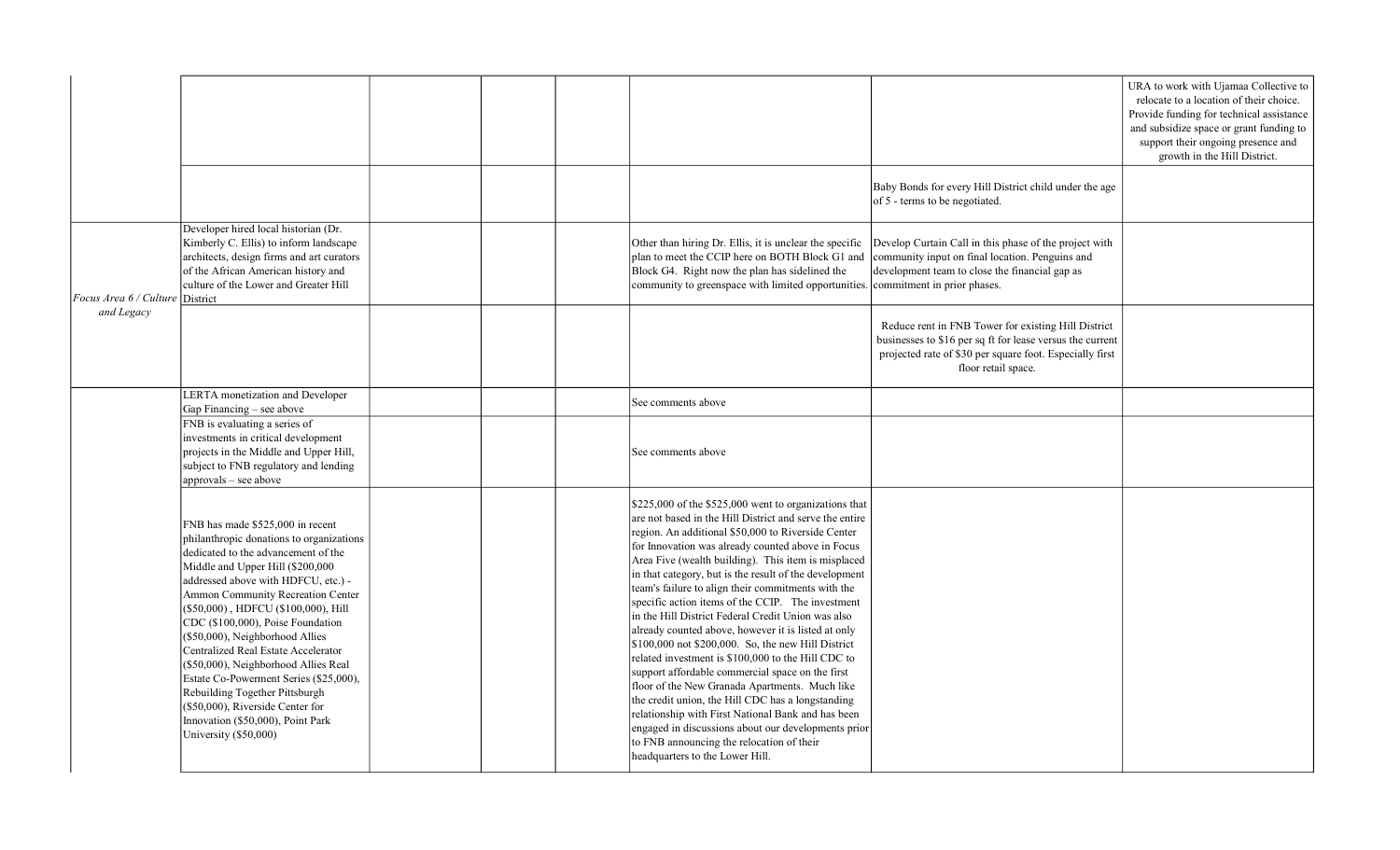| Focus Area 7 /<br>Coordinated<br>Development<br><b>Strategies</b> | Developer is funding (for a period up to<br>one year from the effective date) grant<br>writing services to pursue possible<br>infrastructure grants for improvements<br>along the Centre Avenue Corridor and<br>related infrastructure projects                |  | \$25,000 | Hill CDC is grateful for the offer, but the CCIP<br>requires joint applications for government<br>applications. This is especially promising with the<br>new focus on infrastructure investments from the<br>current administration. They are also focused on<br>equity in redevelopment.<br>https://www.washingtonpost.com/us-<br>policy/2021/03/31/biden-pittsburgh-infrastructure/ | Stick with the CCIP standard.                                                                                                                                               |                                                                                                                                                                                     |
|-------------------------------------------------------------------|----------------------------------------------------------------------------------------------------------------------------------------------------------------------------------------------------------------------------------------------------------------|--|----------|---------------------------------------------------------------------------------------------------------------------------------------------------------------------------------------------------------------------------------------------------------------------------------------------------------------------------------------------------------------------------------------|-----------------------------------------------------------------------------------------------------------------------------------------------------------------------------|-------------------------------------------------------------------------------------------------------------------------------------------------------------------------------------|
|                                                                   | The G4 parcel will be developed as part<br>of a destination public open space that<br>benefits the entire community,<br>complementing the overall open space<br>master plan that exceeds PLDP<br>requirements Community Development<br>Strategies. - see above |  |          |                                                                                                                                                                                                                                                                                                                                                                                       |                                                                                                                                                                             |                                                                                                                                                                                     |
|                                                                   |                                                                                                                                                                                                                                                                |  |          |                                                                                                                                                                                                                                                                                                                                                                                       | FNB to work in partnership with the Hill CDC to<br>establish a Guaranty Fund to increase minority led<br>organization and business ownership in real estate<br>development. | City to relocate or reliouse zone Two                                                                                                                                               |
|                                                                   |                                                                                                                                                                                                                                                                |  |          |                                                                                                                                                                                                                                                                                                                                                                                       |                                                                                                                                                                             | police station by including its relocation<br>in the City of Pittsburgh 2022 capital<br>budget. Work with Hill CDC on                                                               |
|                                                                   |                                                                                                                                                                                                                                                                |  |          |                                                                                                                                                                                                                                                                                                                                                                                       |                                                                                                                                                                             | City and State support full RACP<br>funding to Hill District based non-profits<br>and MBEs over additional investment in<br>Lower Hill District site                                |
|                                                                   |                                                                                                                                                                                                                                                                |  |          |                                                                                                                                                                                                                                                                                                                                                                                       |                                                                                                                                                                             | City to partner with Hill CDC to apply<br>for HUD Section 108 program for<br>structured parking and infrastructure for<br>Centre Avenue, and other commercial<br>development needs. |
|                                                                   |                                                                                                                                                                                                                                                                |  |          |                                                                                                                                                                                                                                                                                                                                                                                       |                                                                                                                                                                             | URA to work with Bethel AME, which<br>was displaced from the Lower Hill site,<br>and provide direct relief and investment<br>into their needs and initiatives                       |